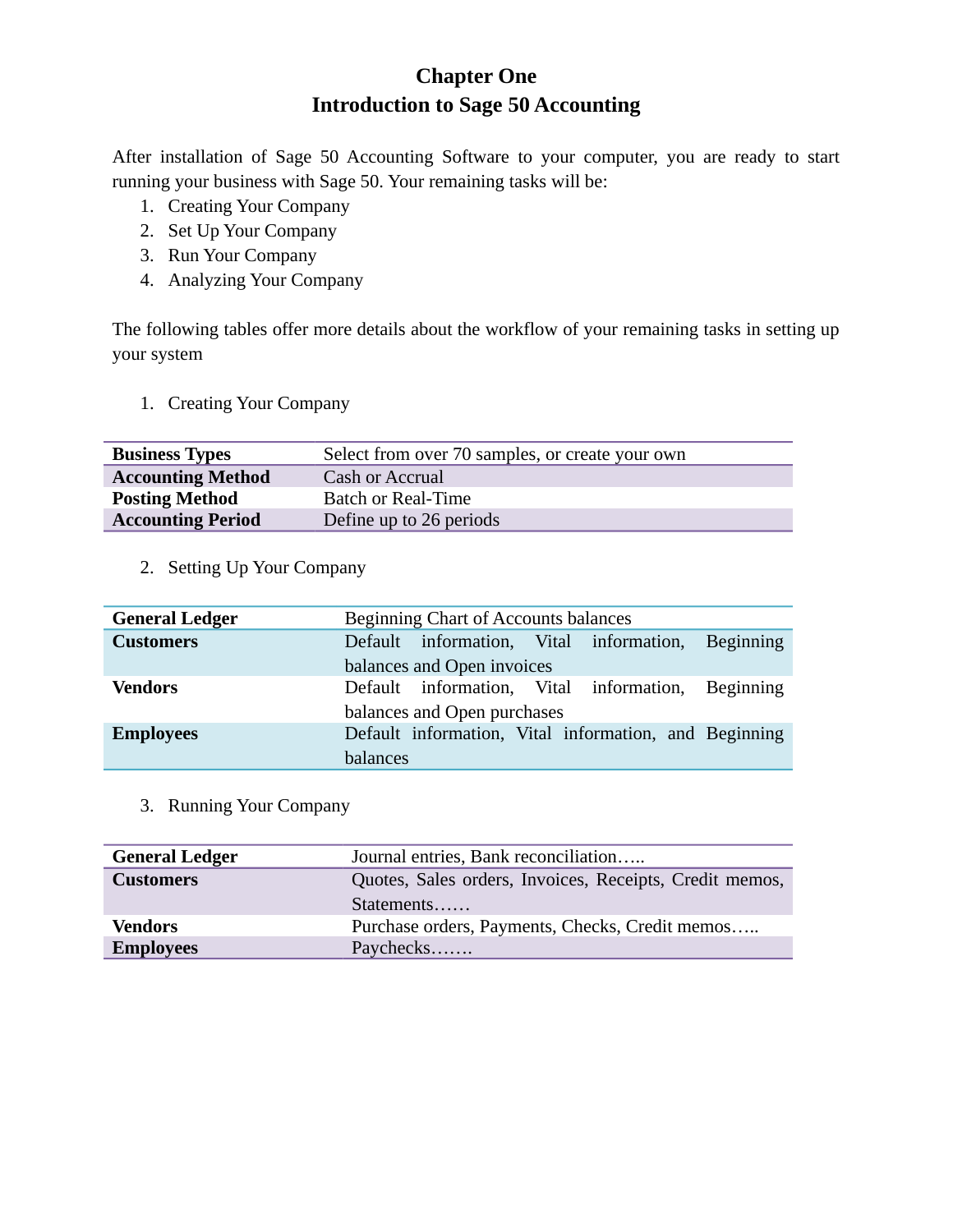## 4. Analyzing Your Company

| <b>General Ledger</b> | Financial Statements and other reports                   |  |  |
|-----------------------|----------------------------------------------------------|--|--|
| <b>Customers</b>      | Aged receivables, invoice register, sales backorder, and |  |  |
|                       | other repots                                             |  |  |
| <b>Vendors</b>        | Aged payables, cash requirements, check register and     |  |  |
|                       | other reports                                            |  |  |
| <b>Employees</b>      | Current earnings, exceptions, quarterly earnings, and    |  |  |
|                       | other reports                                            |  |  |

#### **Starting the Program**

There are several ways to open Sage 50

- **From the Taskbar** Select **Start** – Select **Program** – Select **Sage 50 Accounting 2013** - Click **Sage 50 Accounting 2013** icon
- **From the Desktop** Double-click **Sage 50 Accounting 2013** icon

## **The Start Screen**

Once you start Sage 50, the **Start Screen** appears, giving you options for proceeding

| * Sage 50 Accounting       | ادا                                                                                        |
|----------------------------|--------------------------------------------------------------------------------------------|
| File Options Services Help |                                                                                            |
|                            | Sage 50 Premium Accounting<br>$\Box$ Open an existing company<br>Create a new company      |
|                            | <b>Other Tasks:</b><br>Explore a sample company<br>Convert from another accounting program |
|                            |                                                                                            |

## **Starting with Last-opened Company**

If you want to start with last open company when you start the Sage 50 then you need to Click **Option** – and check **Start with last Opened Company.** If you uncheck this option, Sage 50 displays the start screen when launched.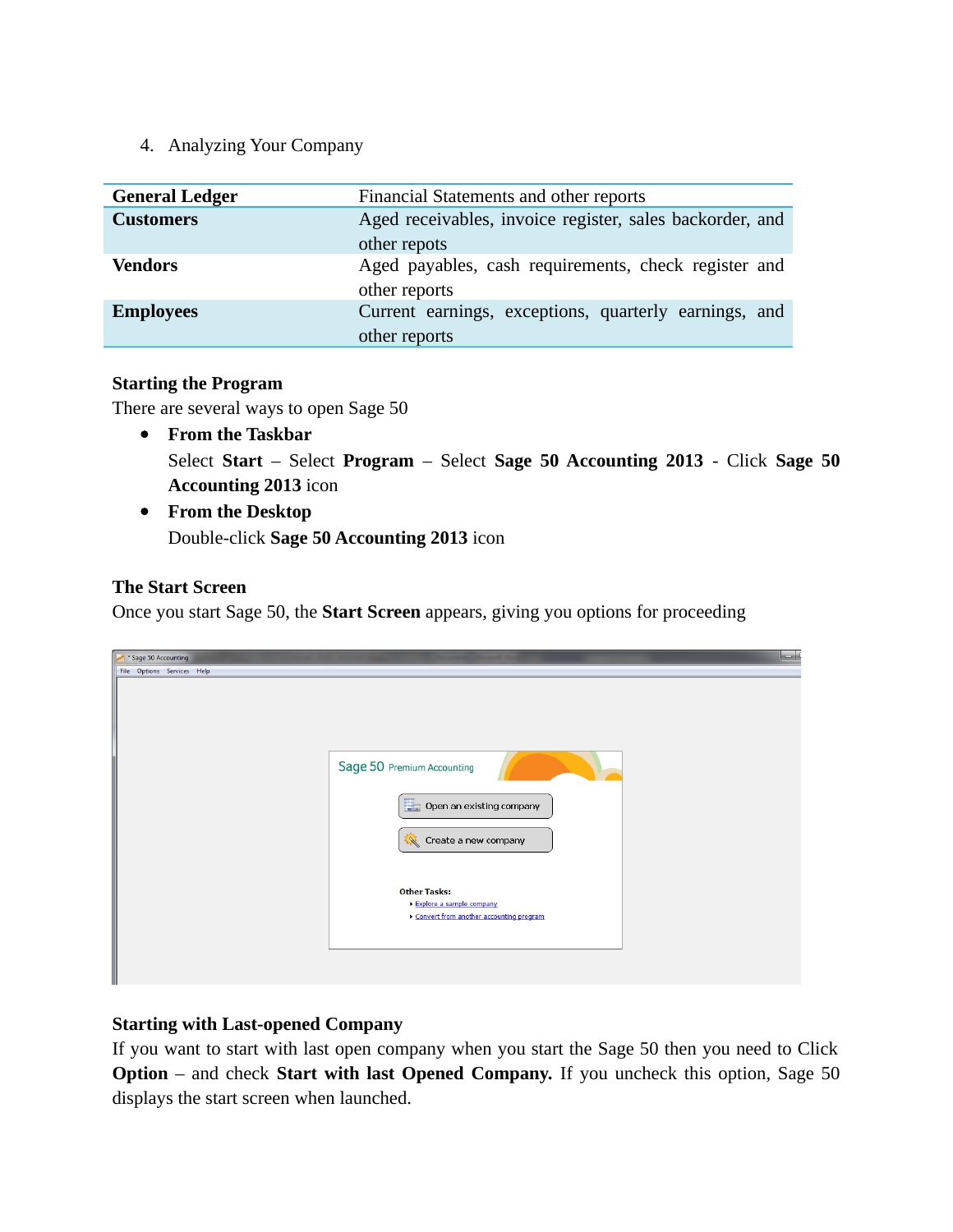## **How to Create a New Company**

Click **Create a New Company** button – Click **Next** button – Enter the **Company Information –** Click **Next** button – Select a method to create your company – Select **Sample Business Type –** Click **Next** button – Select a **Business Type** (Simplified Types / Detailed Types) – Select **Retail Company –** Click **Next** button – Choose an Accounting Method – Select **Accrual** – Click **Next** button – Choose a Posting Method – Select **Real Time** – Click **Next** button – Choose an Accounting Period Structure – Select **12 month** – Click **Next** button – Choose a First Period of your Financial Year – **Month** (January) and **Year** (2013) – Click **Next** button – Click **Finish** button

#### **Business Types:**

This defines the type of business you run. When creating a new company in Sage 50, you are prompted for the form of business you operate (Business Type). Based on the choice you make, Sage 50 creates certain [equity accounts](mk:@MSITStore:C:%5CPROGRA~1%5CSAGESO~1%5CPEACHT~1%5CHelp%5CPeachW.chm::/COMPANY/COMP_What_is_Equity.htm) needed by each business type. Following types of businesses are available for selection

- **Corporation** -This is a business that is owned by a few persons or thousands of persons and is incorporated under the laws. It is a body formed and authorized to act as a single entity and is legally endowed with various rights and duties including the capacity of succession.
- **S Corporation**-This is a type of corporation that, for federal tax purposes (in most states), may be taxed as a partnership provided certain requirements are met. There are certain limitations that restrict this election typically to small businesses. These are limits on the number of shareholders, the types of shareholders, the classes of stock issued, and other restrictions. Consult your tax accountant if you're considering a switch to this form of business.
- **Partnership-This is a business owned by two or more persons associated as partners.** The partners have joint control over operations and the right to share in profits.
- **Sole Proprietorship-This is a business owned by a single individual and often managed** by that same individual. A person who does business for himself or herself is engaged in the operation of a sole proprietorship. Many small service businesses such as doctors, lawyers, barbers, electricians, and small retail establishments are sole proprietorships. This is the simplest form of business. The owner is the business.
- **Limited Liability Company-This is an unincorporated association of two or more** persons (partners, corporations, and other business entities) whose members have limited personal liability for obligations or debts of the company. Similar to corporations, a limited liability company shields the assets of owners and investors from liability claims. It is classified as a partnership for federal tax purposes. If the company has more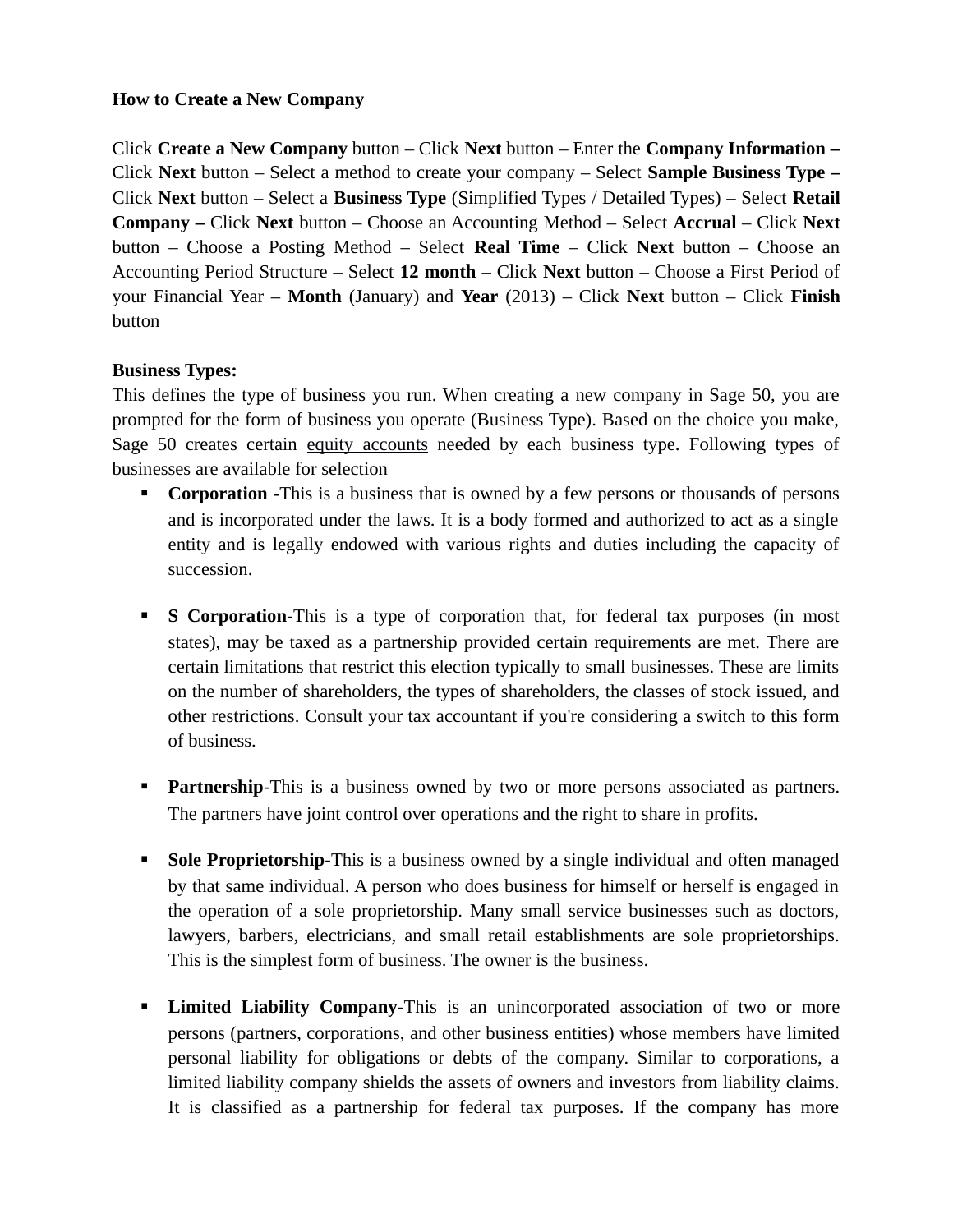corporate characteristics, it may be taxed as a corporation. And, state taxation varies state by state.

## **Accounting Methods:**

- **Accrual Accounting:** Income is recorded as you invoice customers, and expenses are recorded when you receive bills from vendors, regardless of when cash is actually exchanged. This presents a truer picture of income and expenses. Most companies use this method.
- **Cash-Basis Accounting:** Income is recorded when cash (checks, money orders, or currency) is received, and expenses are recorded when paid. However, unpaid credit sales and purchases do not show on ledgers, which can present a misleading picture of income and expenses.

## **Posting Methods:**

- **Real-Time Posting:** Transactions are posted to the journals and the general ledger as they are entered and saved. This method can save you time and is best for most business and network environments. Most companies use this method.
- **Batch Posting:** Transactions are saved by the program and then posted in a group. When you use batch posting, you can print registers and check the batch of transactions before posting them to the journals. You can switch posting methods at any time.

## **Accounting Period Structure:**

- **12 monthly accounting periods:** Each accounting period's starting and ending dates match those of the 12 calendar months. You can choose to start your fiscal year in January or any other month of the year. Most companies follow this fiscal year structure.
- **Accounting periods that do not match the calendar months:** Choose this option if you want to set up a custom fiscal year structure. For example, you may want four accounting periods per year or possibly 13 four-week accounting periods per year.

## **The Sage 50 Desktop Window:**

There are two methods of navigating available from the desktop:

**Menu Bar** – which provides drop-down lists of options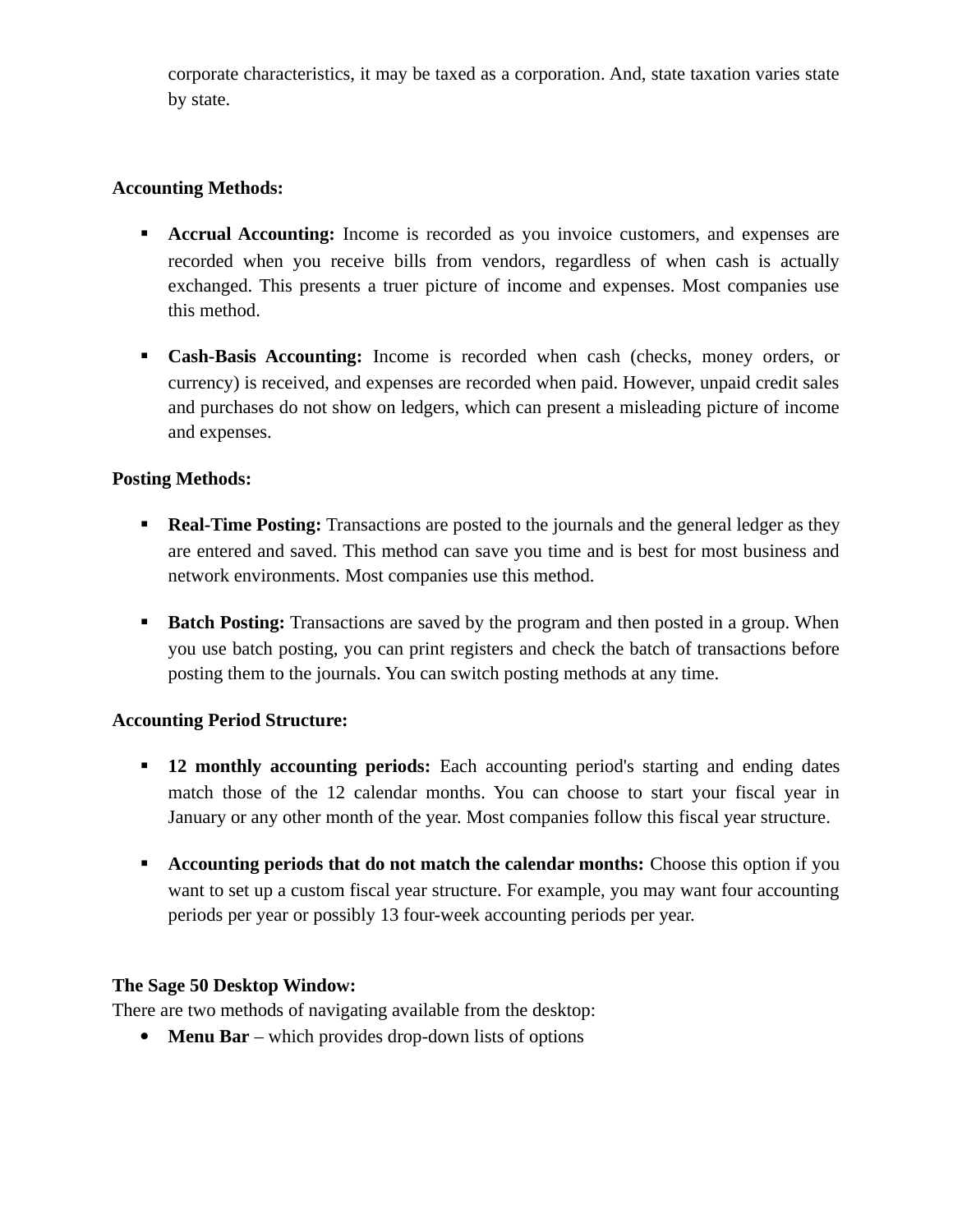**Navigation Bar**- provides entry to the Navigation Centers. **Navigation Centers**- provide useful, at glance information about areas of Sage 50. It also features a group of Shortcuts, links to Sage 50 functions.

|--|

| Active: * Smiles" (Pvt) Ltd - Sage 50 Accounting            | File Edit Lists Maintain Tasks Analysis Options Reports & Forms Services Window Help                                                                    |                                       |                                                          |                                     | $\overline{\phantom{a}}$ $\overline{\phantom{a}}$ $\overline{\phantom{a}}$ $\overline{\phantom{a}}$ |
|-------------------------------------------------------------|---------------------------------------------------------------------------------------------------------------------------------------------------------|---------------------------------------|----------------------------------------------------------|-------------------------------------|-----------------------------------------------------------------------------------------------------|
| <b>Customers &amp; Sales</b>                                |                                                                                                                                                         |                                       |                                                          |                                     | Search Help<br>$\boxed{60}$                                                                         |
| ъ<br><b>Business Status</b><br><b>Customers &amp; Sales</b> | Hide   C Refresh   The System Date: 08/05/15   The Period 1 - 01/01/15-01/31/15   2 This is the default page<br>Customers & Sales & Customer Management |                                       |                                                          |                                     |                                                                                                     |
|                                                             |                                                                                                                                                         |                                       |                                                          |                                     |                                                                                                     |
| $\partial \partial \phi$<br><b>Vendors &amp; Purchases</b>  | <b>Customers &amp; Sales Tasks</b>                                                                                                                      | <b>Customers</b>                      |                                                          |                                     | <b>Wiew Detailed List</b>                                                                           |
|                                                             |                                                                                                                                                         | Customer ID /                         | <b>Customer Name</b>                                     | Telephone 1                         | <b>Balance</b>                                                                                      |
| Ø.<br><b>Inventory &amp; Services</b>                       | %<br>$\Omega$<br>Ê                                                                                                                                      | <b>HSS001</b><br>IW001                | <b>Happy Shopping Supermarket</b><br>Ice World (Pvt) Ltd | 0773457987                          | \$0.00<br>\$296,150.00                                                                              |
|                                                             | Sales                                                                                                                                                   | LH001                                 | Leisure Hotels                                           | 0112425678                          | \$551.040.00                                                                                        |
| <b>Employees &amp; Payroll</b><br>⊕                         | Customers<br>Jobs<br>Taxes                                                                                                                              | N001                                  | Necta (Pvt) Ltd                                          |                                     | \$0.00                                                                                              |
|                                                             |                                                                                                                                                         |                                       | Star Group of Hotels                                     | 0115897678                          | \$541,760.00                                                                                        |
| m<br><b>Banking</b>                                         | Time $\overline{0}$<br>$\blacksquare$                                                                                                                   |                                       | <b>Smiles Super Market</b>                               | 0112768752                          | \$80,197.50                                                                                         |
| <b>AN System</b>                                            | <b>Navigation Center</b>                                                                                                                                |                                       |                                                          |                                     |                                                                                                     |
|                                                             | and Expense<br>Quotes and<br>Proposals 4<br>Tickets                                                                                                     |                                       |                                                          |                                     |                                                                                                     |
| <b>Shortcuts</b> Customize                                  |                                                                                                                                                         |                                       |                                                          |                                     |                                                                                                     |
| Sales Invoice                                               |                                                                                                                                                         |                                       |                                                          |                                     |                                                                                                     |
| <b>Receive Money from Customer</b>                          | İ                                                                                                                                                       |                                       |                                                          |                                     |                                                                                                     |
| <b>Bills - Pay Bill</b>                                     | Sales                                                                                                                                                   |                                       |                                                          |                                     |                                                                                                     |
| <b>CustomerList</b>                                         | Orders<br>×                                                                                                                                             |                                       |                                                          |                                     |                                                                                                     |
| <b>Vendor List</b>                                          |                                                                                                                                                         |                                       |                                                          |                                     |                                                                                                     |
| <b>Find Transactions</b>                                    |                                                                                                                                                         |                                       |                                                          |                                     |                                                                                                     |
| <b>General Journal Entry</b>                                | E<br><b>IG</b>                                                                                                                                          |                                       |                                                          |                                     |                                                                                                     |
|                                                             | نصا                                                                                                                                                     |                                       |                                                          |                                     |                                                                                                     |
|                                                             | Sales<br>Finance<br>Receive                                                                                                                             |                                       |                                                          |                                     |                                                                                                     |
|                                                             | Invoices<br>Charges<br>Money                                                                                                                            |                                       |                                                          |                                     |                                                                                                     |
|                                                             |                                                                                                                                                         | <b>Recently Used Customer Reports</b> |                                                          | <b>Aged Receivables</b>             | Graph Table                                                                                         |
|                                                             |                                                                                                                                                         |                                       |                                                          |                                     |                                                                                                     |
| <b>Navigation</b><br>Sage<br>Reso                           | 盫                                                                                                                                                       | <b>Aged Receivables</b>               | <b>View Print</b>                                        |                                     |                                                                                                     |
|                                                             | Bank                                                                                                                                                    | <b>Customer Transaction History</b>   | View Print                                               | 0.45                                |                                                                                                     |
|                                                             | Deposits                                                                                                                                                | Sales Journal                         | View Print                                               | $\blacksquare$ 46-90                |                                                                                                     |
|                                                             |                                                                                                                                                         | <b>Invoice Register</b>               | <b>View Print</b>                                        | $90-120$                            |                                                                                                     |
|                                                             |                                                                                                                                                         | Cash Receipts Journal                 | View Print                                               | Over 120 days                       |                                                                                                     |
|                                                             | 偏<br>亘<br>Fè                                                                                                                                            |                                       |                                                          |                                     |                                                                                                     |
|                                                             | Credits and<br>Customer<br><b>Business</b>                                                                                                              | View All Customer & Sales Reports     |                                                          | <b>View Aged Receivables Report</b> |                                                                                                     |
|                                                             | Intelligence<br>Returns<br>Reports<br>Statements 4                                                                                                      |                                       |                                                          |                                     |                                                                                                     |
|                                                             |                                                                                                                                                         | <b>Sage Solutions</b>                 |                                                          |                                     |                                                                                                     |
|                                                             |                                                                                                                                                         | <b>Checks &amp; Forms</b>             | <b>Product FeedBack</b>                                  |                                     |                                                                                                     |
|                                                             |                                                                                                                                                         | <b>Credit Card Service</b>            | Time & Billing                                           |                                     |                                                                                                     |
|                                                             |                                                                                                                                                         |                                       |                                                          |                                     |                                                                                                     |
|                                                             |                                                                                                                                                         |                                       |                                                          |                                     |                                                                                                     |
|                                                             |                                                                                                                                                         |                                       |                                                          |                                     |                                                                                                     |
|                                                             |                                                                                                                                                         |                                       |                                                          |                                     |                                                                                                     |
|                                                             |                                                                                                                                                         |                                       |                                                          |                                     |                                                                                                     |
| e                                                           | $\overline{\mathbf{o}}$<br>暨<br>C                                                                                                                       |                                       |                                                          |                                     | 9:00 AM<br>$\blacksquare$ 0 3 $\lozenge$ 2 $\lozenge$<br>05/08/15                                   |

# **The Menu Bar**

At the top of the window is the menu bar. It consist of 11 menu buttons

| File    | The File menu is used to set up and open companies within Sage 50. It is the  |
|---------|-------------------------------------------------------------------------------|
|         | corridor for interfacing with printers, previewing a form before it prints,   |
|         | backing up and restoring, and importing or exporting information. You also    |
|         | use it to archive your company data, as well as verify company data and       |
|         | update payroll tax tables.                                                    |
| Edit    | Use the Edit menu to work with information in records, transactions, reports, |
|         | or forms.                                                                     |
| Lists   | Use the Lists menu to call up lists of records or transactions. From the List |
|         | window, you can view balances, do searches, and open records or               |
|         | transactions.                                                                 |
| Maintai | Use the Maintain menu to set up and change information about your             |
| n       | customers, vendors, employees, chart of accounts, inventory items, item       |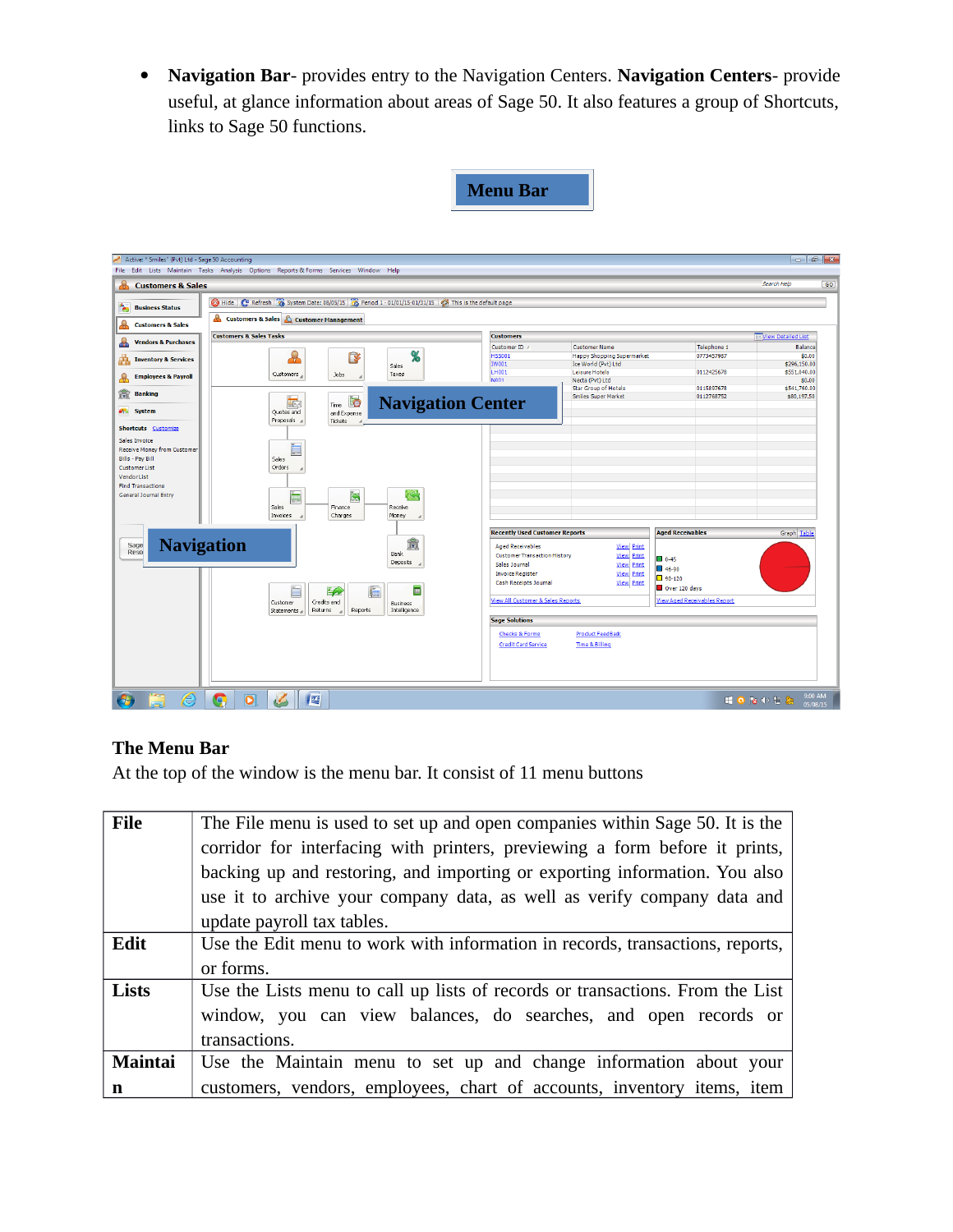|                       | prices, jobs, company, Sage 50 operational defaults, memorized transactions,  |
|-----------------------|-------------------------------------------------------------------------------|
|                       | sales taxes, and user security.                                               |
| <b>Tasks</b>          | Allows you to perform all of your daily tasks in Sage 50, as well as to carry |
|                       | out system tasks like changing accounting periods                             |
| <b>Analysis</b>       | Use the Analysis menu to examine different aspects of your business using     |
|                       | the Sage 50 Managers: Cash Manager, Collection Manager, Payment               |
|                       | Manager, and Financial Manager.                                               |
| <b>Options</b>        | Allows you to set global performance for a company and to change the          |
|                       | system date                                                                   |
| <b>Reports</b>        | Use the Reports & Forms menu to print reports, forms, and financial           |
| $\boldsymbol{\alpha}$ | statements, as well as designing them. You can also create report groups and  |
| <b>Forms</b>          | customize report styles.                                                      |
| <b>Services</b>       | Use the Services menu to access and synchronize with various Sage 50 Web      |
|                       | resources and manage or process downloaded Web transactions.                  |
| <b>Window</b>         | Use the Windows menu to decide how you want your desktop to look.             |
| <b>Help</b>           | Use the Help menu to answer questions you may have on Sage 50 and to get      |
|                       | information about Sage 50 products and services.                              |

## **Navigation Bar:**

The Navigation Bar is on the left side of the Sage 50 Desktop. It has a series of icons that represent individual Navigation Centers, such as Customers & Sales. Click an icon, and you will see the Navigation Center corresponding to it. (In Peachtree First and Peachtree Pro, you won't see the **Business Status** icon; the Business Status Center won't be available).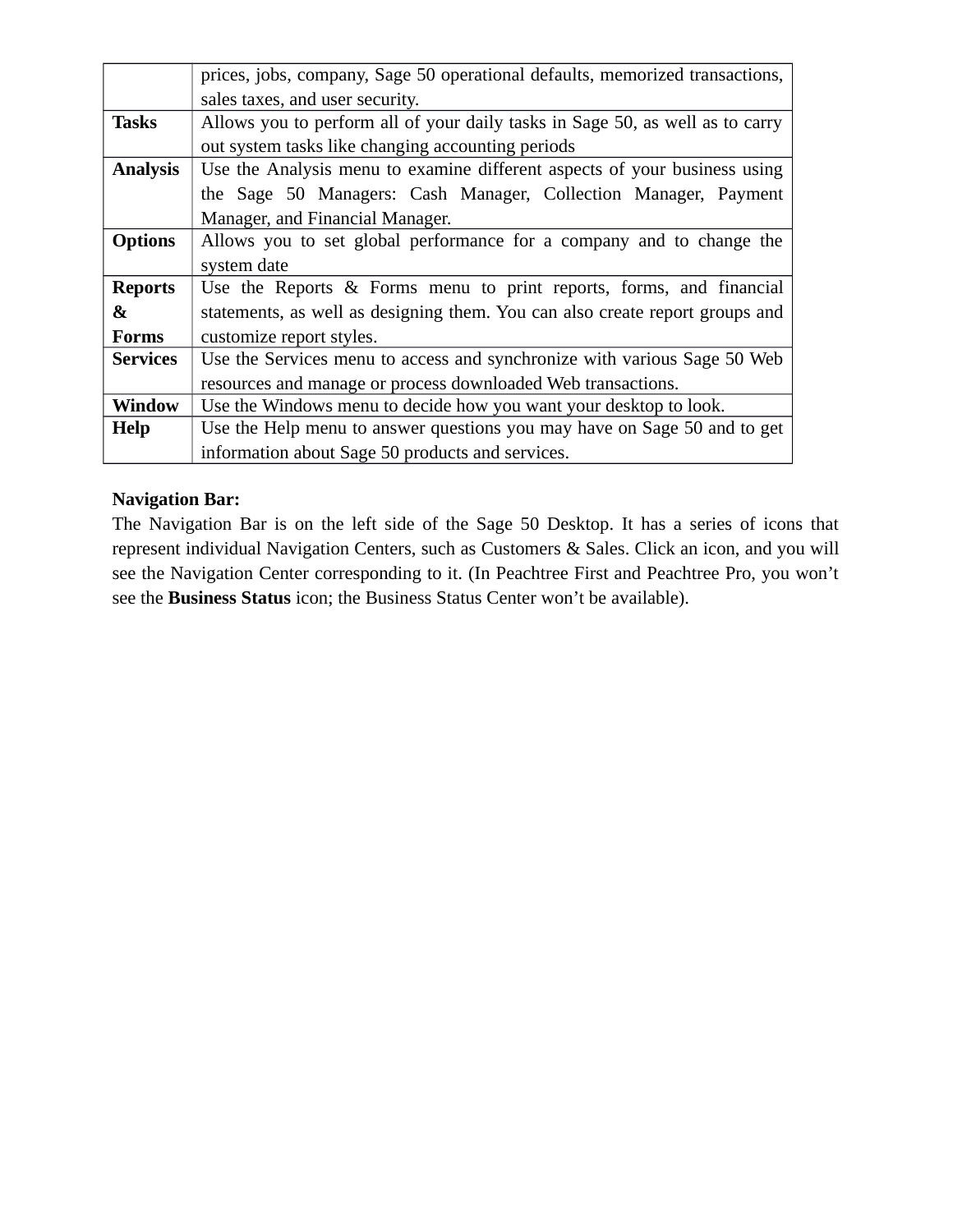

## **Shortcuts:**

The Navigation Bar also displays a number of Shortcuts, which are links to Sage 50 functions that you use on a regular basis. When you first set up your company, Sage 50 will offer default Shortcuts, but you can customize them so you have quick access to the functions you want.

#### **Navigation Centers:**

There are several Navigation Centers; they resemble pages of information about the following areas of Sage 50 and also provide access to functions that pertaining to those areas:

- **Business Status**
- Customers & Sales
- Vendors & Purchases
- **Inventory & Services**
- Employees & Payroll
- **Banking**
- **Systems**

Each Navigation Center also provides a graphical representation of the flow of tasks related to that area of Sage 50. At the bottom of each center is a section called **Sage 50 Solutions** which will take you to information about value-added features, such as Sage 50 Checks & Forms.

#### **Button Control Bar:**